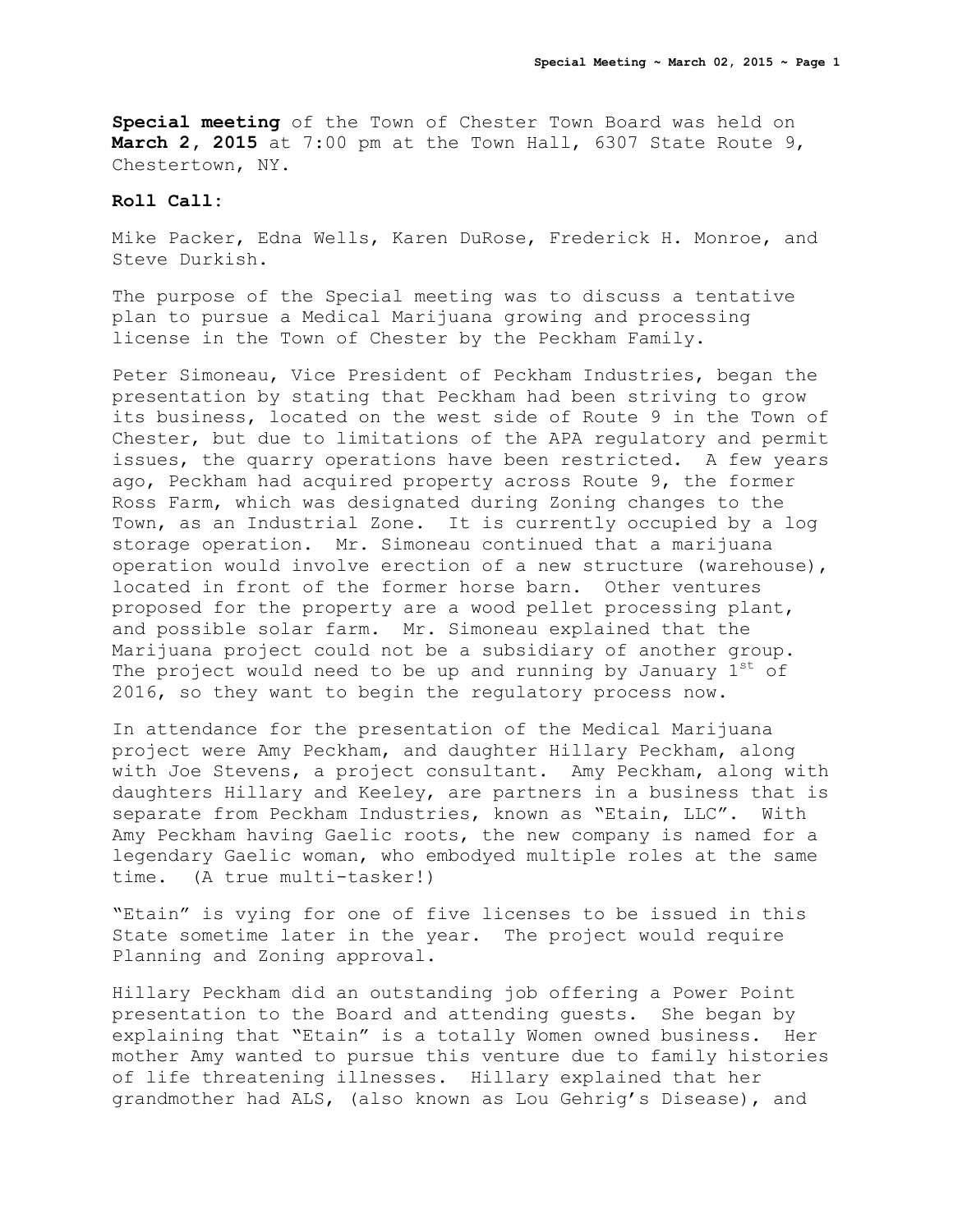she had suffered for about two years, losing her motor skills by degrees. Her family had tried to entice her into using medical marijuana to alleviate her pain, but she refused. She was a law abiding citizen, Hillary explained, with her worst offense being speeding. When laughter from the audience erupted, Hillary was quick to explain that she would sometimes exceed the speed limit.

She continued that she has a cousin who suffers from Rett Syndrome, a genetic, postnatal, neurologic disorder that can cause up to 120 seizures per day. Medical marijuana cannot cure such a disease, or any other, but it could go a long way in controlling some of the symptoms for a better quality of life. Benefits of Medical Cannabis, with support from the NE Journal of Medicine, The American Nurses Association, and the American Academy of Family Physicians, and others, prove it relieves muscle spasms from neurological disorders, alleviates nausea from Chemotherapy, and aids patients with chronic and debilitating pain associated with Cancer, AIDS, and MS, to name a few. Some of the other diseases which would benefit are ALS, Parkinson's, Spinal Cord injuries with spasticity, Epilepsy, Neuropathy, Huntington's Disease, and Inflammatory Bowel Disease.

Any patient seeking to use Medical Cannabis must have one of these diseases with symptoms, such as wasting syndrome (because they cannot eat), pain resulting in limitation of function, severe nausea, seizures, or severe muscle spasms. Doctor's must be licensed to prescribe Medical Cannabis, having to complete a 4 hour certification course, and are restricted to prescribing only a 30 day supply. State Law mandates that Medical Cannabis cannot be produced in a smokeable form, but will be extracted as an oil for use in a pill form, or tincture. The State is granting only five licenses, but each can be affiliated with 4 dispensaries, which gives a total of 20 dispensaries within the State. Each dispensary must be staffed with a State licensed Pharmacist and must be in a location separate from the processing plant.

Extraction is regulated. Some in the current industry rely on use of dangerous organic solvents like Butane, which extract unwanted materials, and leave trace amounts of toxins in the finished product. It is also highly explosive, and NY State regulations prohibit the use of Butane for extraction. Instead, a complicated  $CO<sub>2</sub>$  system will be utilized. Every plant is tracked and accounted for. The processing plant would have security guards and surveillance cameras for protection. Distribution would be done by armored vehicles.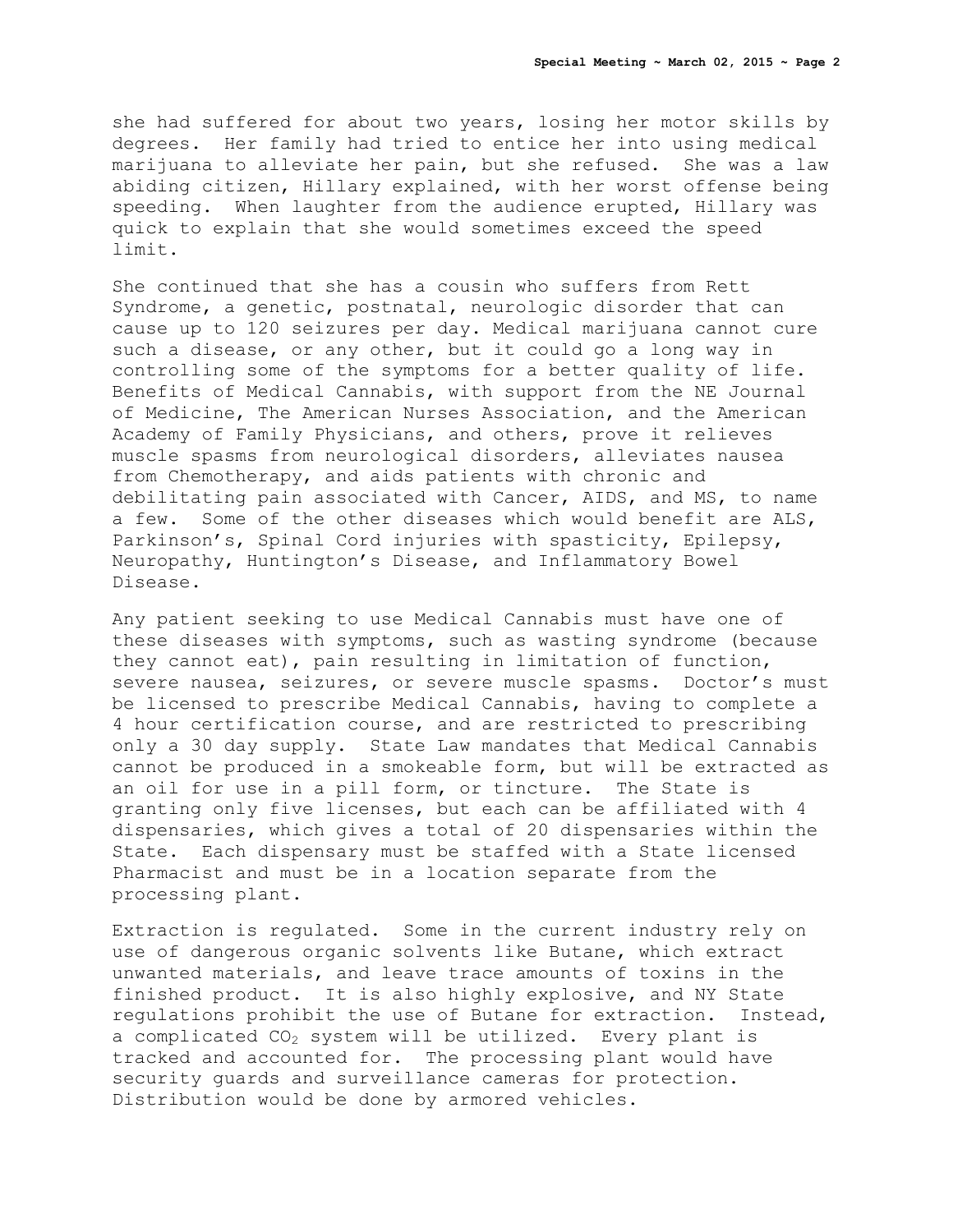There are also tax advantages for the regions where Medical Marijuana is processed and dispensed. 7% excise tax goes to the Commissioner of Taxation and Finance. Of that 7% revenue, .22.5% goes to the counties in NY State where Medical Marijuana is manufactured. .22.5% goes to the counties in NY State where Medical Marijuana is dispensed, .5% goes to the Division of Criminal Justice Services, and .5% goes to the Office of Alcoholism and Substance Abuse Services for prevention, counseling and treatment. The rest goes to the State. "Etain" would also qualify for tax breaks on improvements made to the property. Initially, the new construction would be assessed at 50% for the first five years, and then increase at a rate of 5% per year until it reaches 100%.

There is an initial expectation of between 20 and 30 jobs, with approximately 1,900 patients being served. These highly skilled, living wage jobs would include construction, security, transportation, property management, horticultural, culinary, chemical engineering, pharmaceutical, and administrative.

Hillary stated that this will create a new Industry and a new set of jobs in an undeveloped area. The family is hoping that in the next few years, the State will amend legislation to add other conditions for which the drug can be prescribed. Some of these would include posttraumatic stress disorder, rheumatoid arthritis, depression, anxiety and chronic pain. They also hope the state will allow for wholesale distribution throughout the state, and that the Federal Government will decriminalize marijuana which could expand the number of potential patients to 5,000. Obviously as the business grows, the more jobs can be added. The state has not yet finished drafting the regulations, so she is not sure when the review process will start. They are supposed to start producing plants by January  $1^{st}$ , of 2016, so they would need to begin planting in October of this year. The Governor and the Commissioner of Health will make the decision on who receives the licenses, based on points for quality of submission, and moral character of the applicant. They want to be sure that applicants are going into this venture for the right reasons, and giving back to the community.

The company is working with a Real Estate Agent to find suitable locations for dispensaries. Each dispensary has to be located at least 1,000 feet from schools, places of worship, and public parks. It should be stated that all product is sent to a laboratory for testing to be sure of the quality and that each patient is given a consistent dose of medication.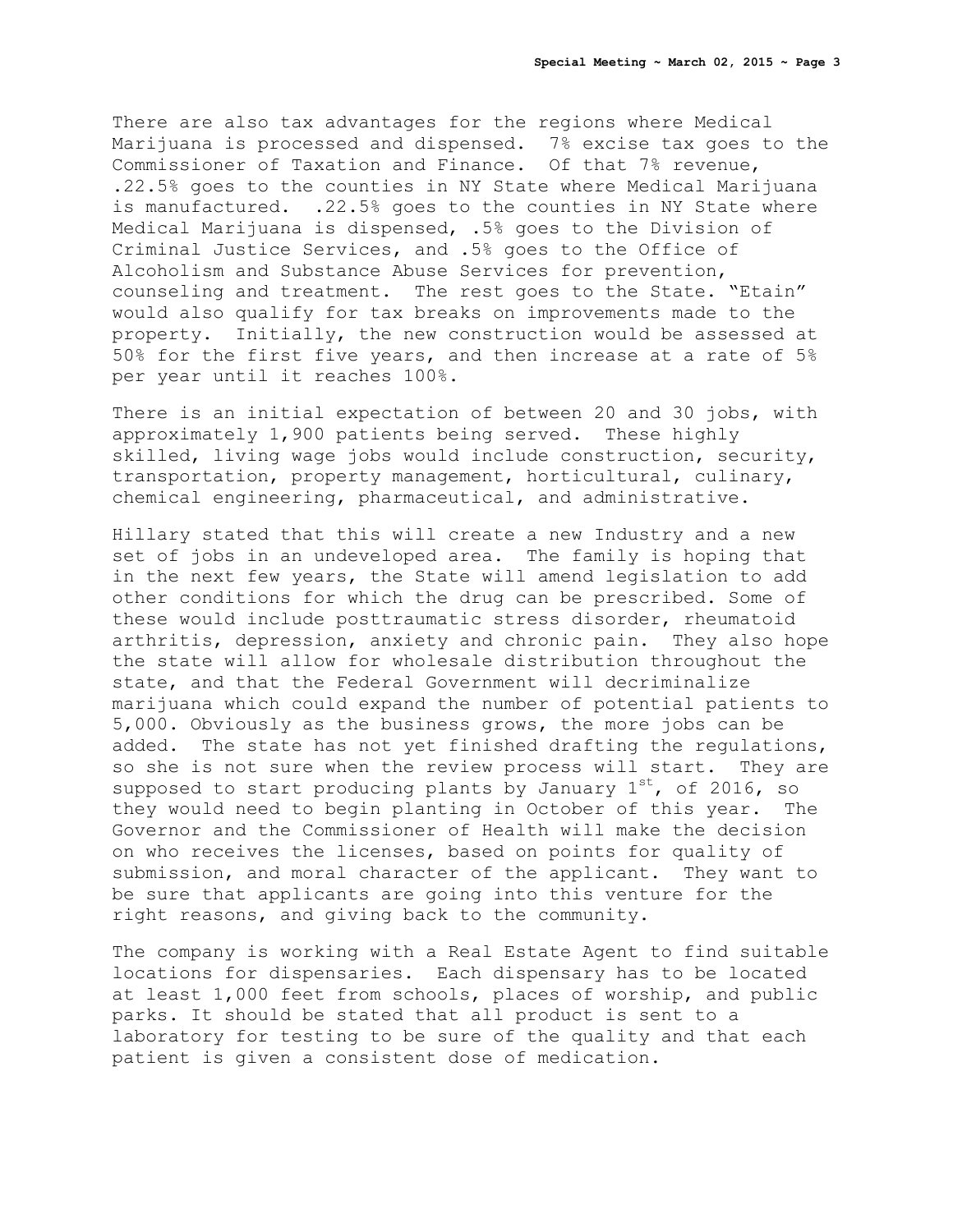The audience was extremely receptive to the concept, and the Board reviewed and approved the draft resolution for a Medical Marijuana cultivation-manufacturing Facility.

## **RESOLUTION #27: APPROVE DRAFT RESOLUTION FOR VOTE FOR MEDICAL MARIJUANA CULTIVATION/MANUFACTURING FACILITY:**

Introduced by Mr. Monroe, seconded by Mr. Packer, approve the draft resolution for vote for Medical Marijuana Cultivation-Manufacturing Facility: contingent on review by Attorney for the Town:

WHEREAS, on July 5, 2014, Governor Cuomo signed into law the New York Medical Marijuana Law; and

WHEREAS, the New York State Department of Health has established specific regulation under which businesses are licensed as Registered Organizations for medical marijuana cultivation, production and sale; and

WHEREAS, there is ample evidence that marijuana is beneficial to people suffering from the chronic and debilitating pain associated with cancer, AIDS and multiple sclerosis, and has also proven effective in alleviating nausea associated with chemotherapy, and muscle spasms from neurological disorders; and

WHEREAS, the American Nurses Association, American Academy of Family Physicians, Lymphoma Foundation of America, American Preventive Medical Association, American Public Health Association, Gray Panthers, and the New England Journal of Medicine have endorsed the medical use of marijuana; and

WHEREAS, a 2014 Quinnipiac University poll found that 88 percent of all New Yorkers think allowing medical marijuana at the recommendation of a doctor is a good idea – with strong support amongst all groups; and

WHEREAS, New York State Licensed Registered Organizations provide high skill and living wage jobs and operate under Labor Peace Agreements with labor unions; and

WHEREAS, Local innovators and entrepreneurs in the medical marijuana industry seek to drive local economic growth; and

WHEREAS, the Town Board has a vested interest in ensuring that Town of Chester residents have access to all viable medical options that could address symptoms associated with chronic, painful, or terminal diseases; and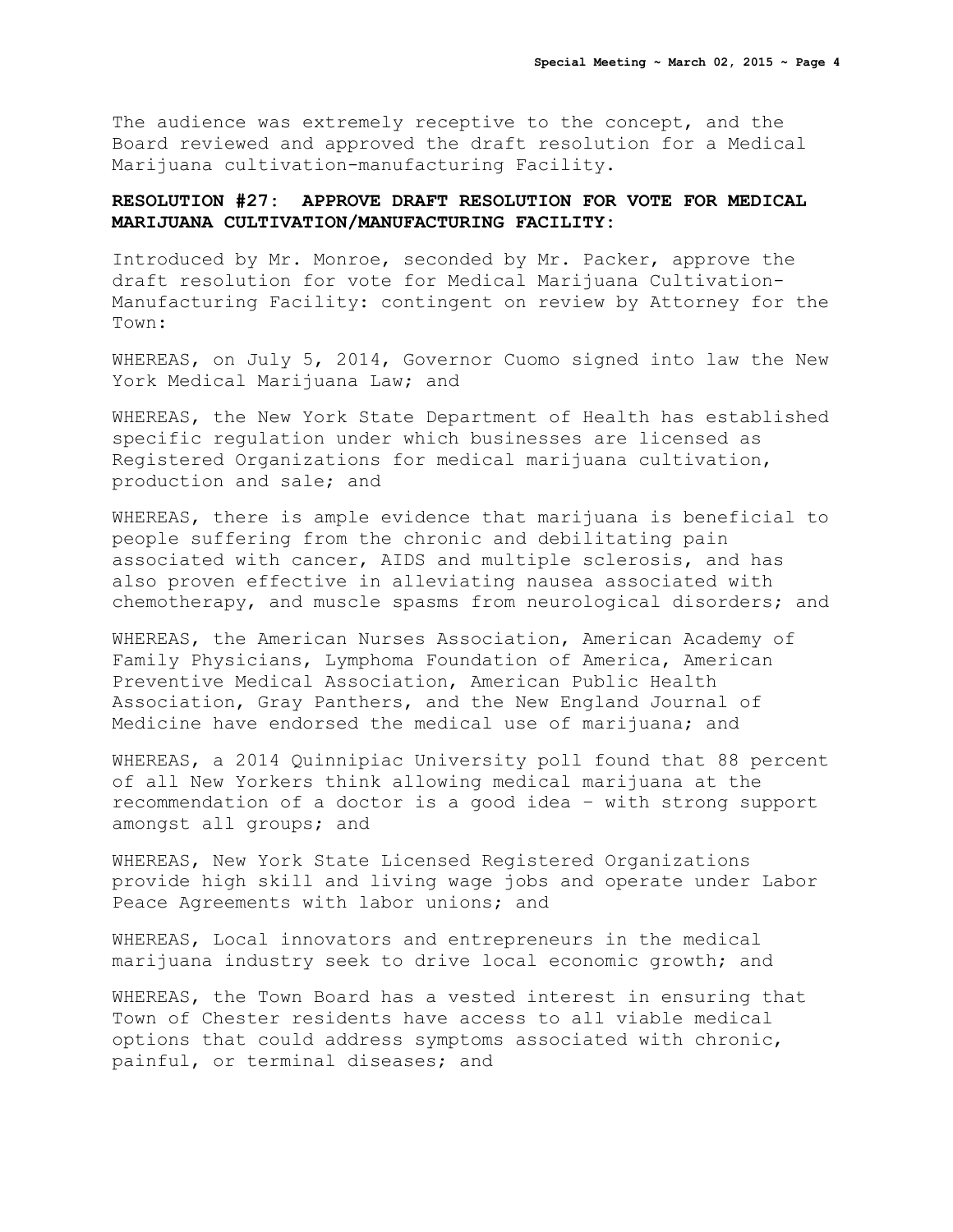NOW THEREFORE BE IT RESOLVED: In accordance with the request therefore, the Town Board supports New York Assembly Bill 6357 signed into law by Governor Andrew Cuomo on July 5, 2014; and it is further

RESOLVED that the Town of Chester welcomes and encourages appropriately licensed, registered and regulated medical marijuana businesses, including cultivation, processing facilities and dispensaries; and it is further

RESOLVED that the Town of Chester current laws and codes do not prohibit medical marijuana businesses, including cultivation, processing facilities and dispensaries.

> ROLL CALL VOTE: Steve Durkish AYE Edna Wells AYE Michael Packer AYE Frederick Monroe AYE Karen DuRose AYE

## **Memorandum of Understanding.**

A memorandum of understanding regarding aquatic invasive species prevention was brought to the Governor back in January, but was unsigned by municipalities and lake associations at that time, because they were waiting for input from DEC. Revisions were then made by DEC, and they will sign it, and get the Dept. of State to sign, along with APA and maybe Dept. of Transportation. Mr. Monroe brought it to Warren County this morning, where the committee for invasive species passed it. He then received an email this afternoon from the Deputy DEC Commissioner for Natural Resources who said that DEC Commissioner Joe Martens and this Executive Deputy Commissioner are encouraging the Governor to do a press conference saying that this is being done, and being signed by municipalities and lake associations all over the Adirondacks. We would like to have it signed as added ammunition when the press conference is given. It is a nonbinding resolution and is an Adirondack wide prevention plan. Basically it states that we realize there is a problem, and we will work together to solve it.

**RESOLUTION #28: APPROVE AND AUTHORIZE SIGNING OF MOU REGARDING AQUATIC INVASIVE SPECIES PREVENTION IN THE ADIRONDACK REGION.**